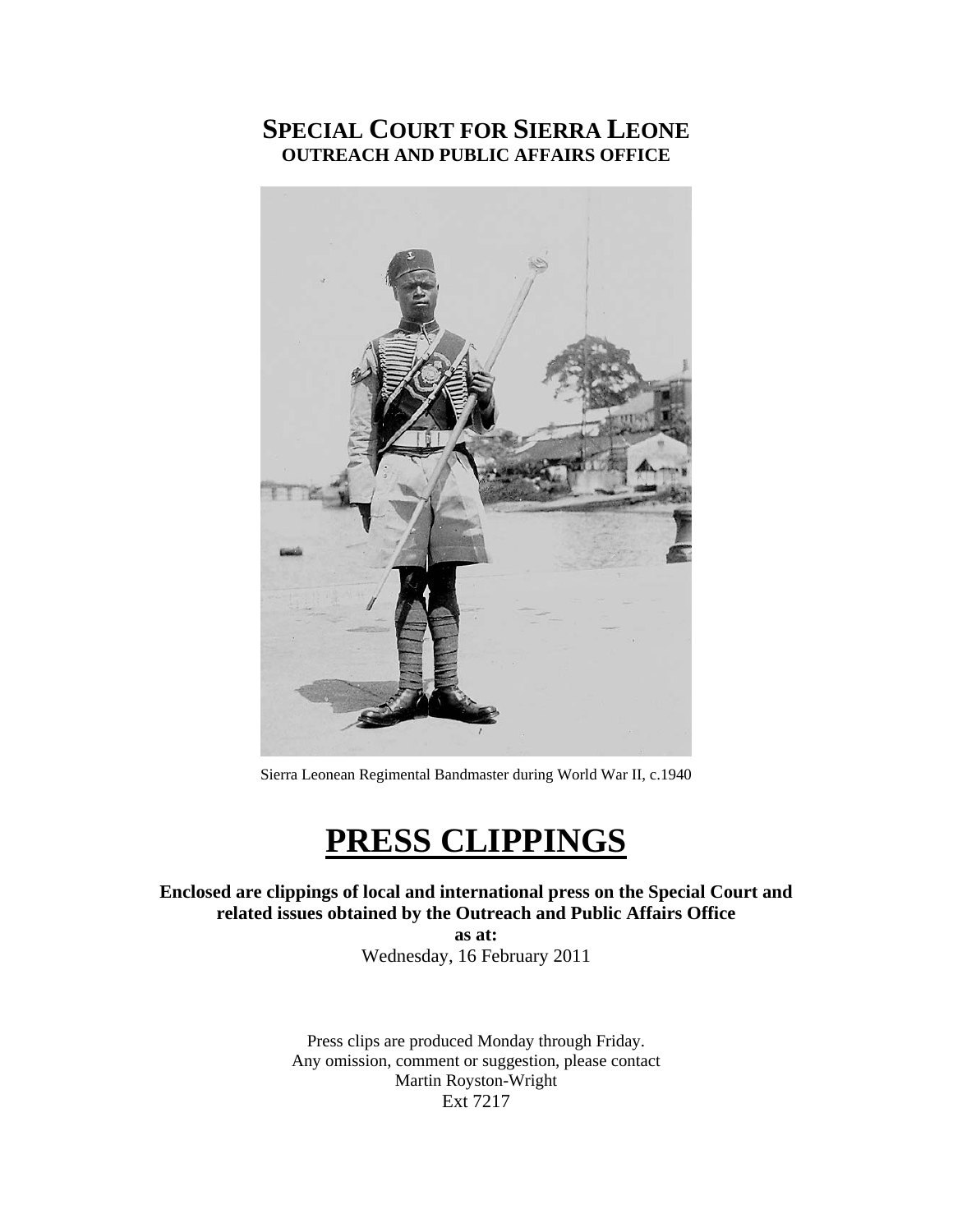| <b>Local News</b>                                                                  |        |
|------------------------------------------------------------------------------------|--------|
| UK Donates $\pounds$ 1 Million to Special Court for Sierra Leone / Awareness Times | Page 3 |
| UN Turns Over Special Court Security to Sierra Leone Police 2morrow / The News     | Page 4 |
| <b>International News</b>                                                          |        |
| You Can't Govern a Country 140 Characters at a Time / Macleans                     | Page 5 |
| 'Night Stalker' Trial Next Mmonth / Press Association                              | Page 6 |
|                                                                                    |        |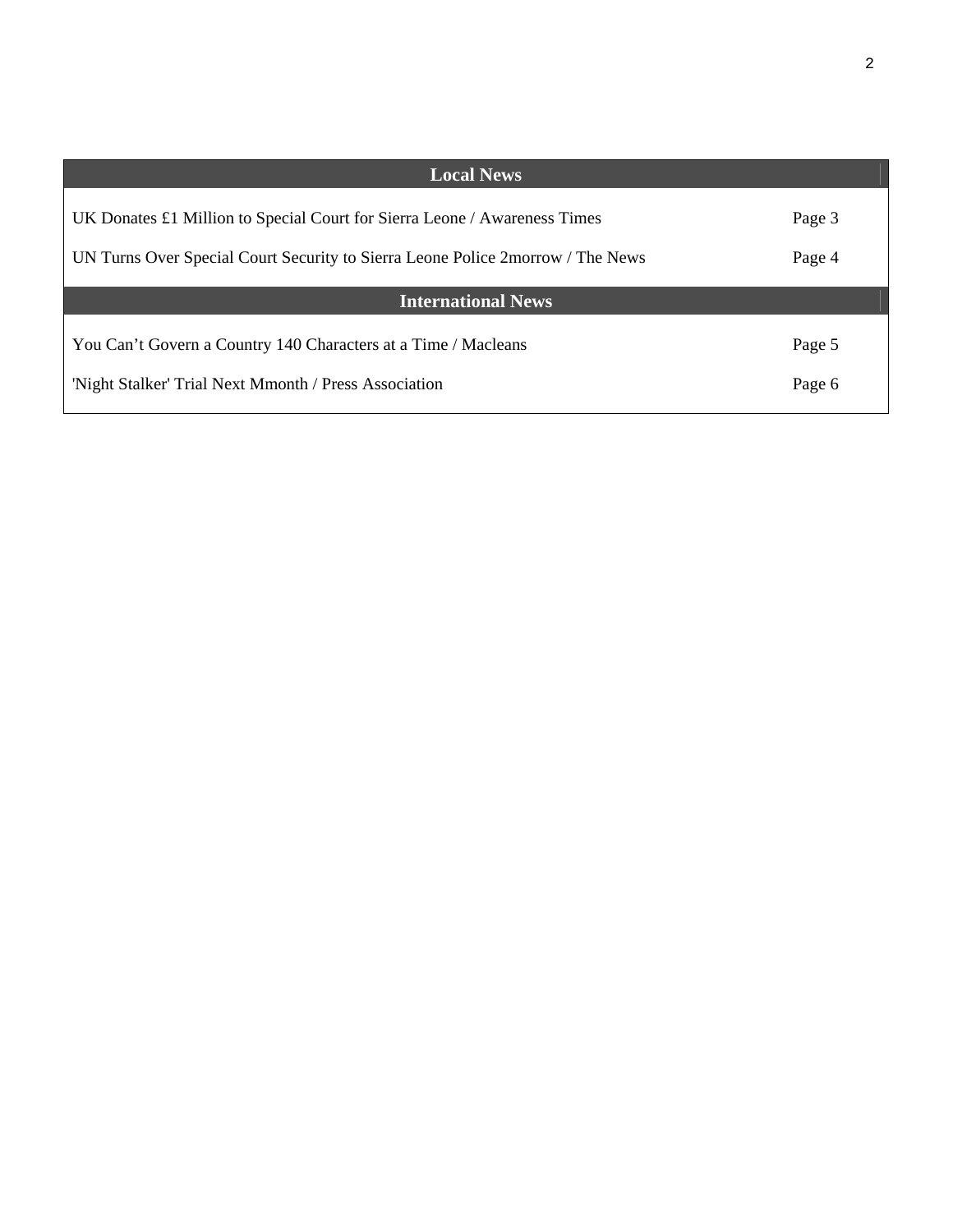# UK donates £1 Million to **Special Court for Sierra Leone**

# UK donates £1 Million to **Special Court for Sierra Leone**

As part of support for Sierra Leone's post-conflict recovery efforts, the UK government has provided a further £1 million to the Special Court for Sierra Leone. The grant will help the Court conclude the Charles Taylor trial in The Hague (which moves to closing arguments this week) and to move to residual functions in Sierra Leone quickly and efficiently; leaving a positive judicial legacy in the country. The donation - coming at a crucial time in the business of the Court underscores UK commitment and support to international criminal justice.

British High Commissioner to Sierra Leone, Ian Hughes said, "The Special Court for Sierra Leone has been a pioneer in international jurisprudence. Its long, arduous task is coming to a close. It is important that its

contribution to bringing elements of justice and closure to Sierra Leone includes leaving behind appropriate and sustainable arrangements for the implementation of its judgments. This grant will help to achieve that end".

With long standing historical links and as a leading partner in Sierra Leone's post-conflict recovery efforts, the UK government is committed to helping the country recover from its turbulent past, which the Special Court for Sierra Leone has played a major role to deliver. In conjunction with the implementation of the Truth and Reconciliation Commission (TRC) findings, the success of the Special Court will help Sierra Leone establish itself as a peaceful, democratic and successful country.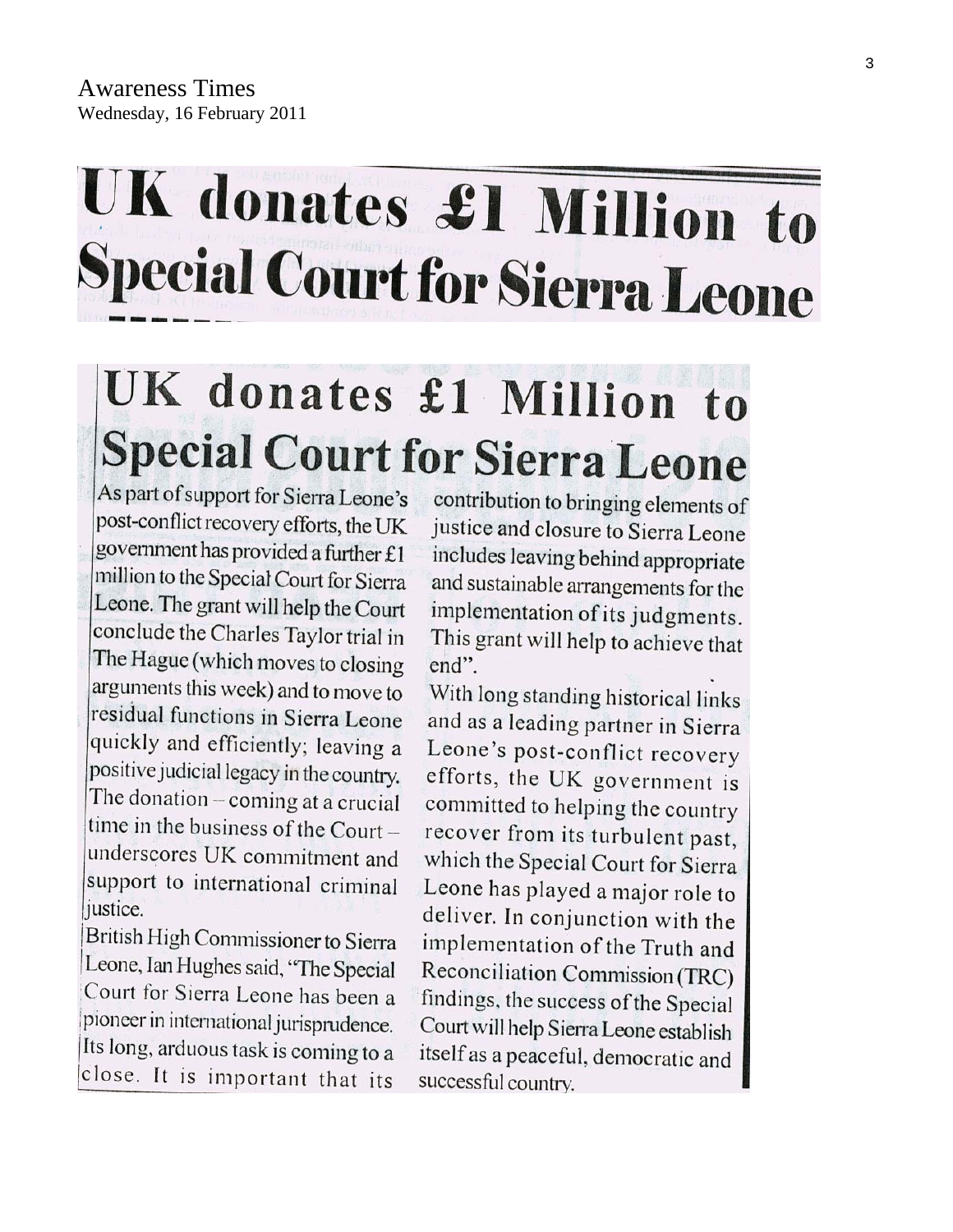# **UN turns over Special Court security to Sierra Leone Police 2morow** IN PAGE **SEE DETAILS**

# **Handover of SCSL Security**

The Special Court's UNMIL Mongolian Guard Force will formally hand over responsibility for the Court's security to the Sierra Leone Police on Thursday morning, at what will be a colourful ceremony in front of the courthouse. The Vice-President will represent the Government of Sierra Leone.

The Mongolian Guard Force took over responsibility for the Court's security from UNAMSIL in January 2006. In all, ten contingents have served at the Special Court, the last being MONBATT 10.

The ceremony will begin at 10:00 a.m., with guests seated by 9:45. The Media is welcome to attend.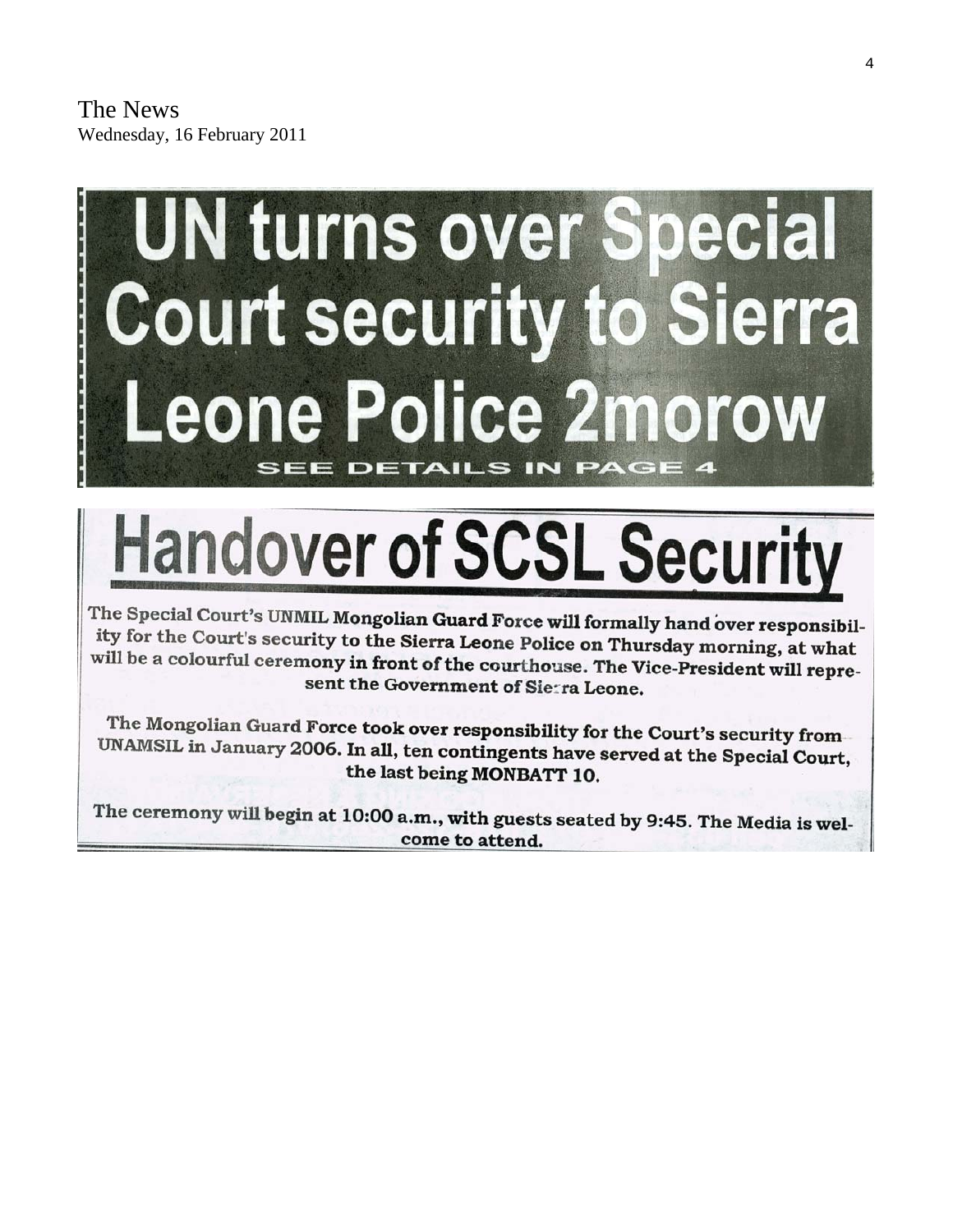### Macleans (Canada)

Tuesday, 15 February 2011 http://www2.macleans.ca/2011/02/15/you-cant-govern-a-country-140-characters-at-a-time/

### **You can't govern a country 140 characters at a time**

Once upon a time, governments consulted with those affected, commissioned reports and weighed their options

-SNIP-

It was good to see a story *Maclean's* broke starting to get more attention this week, even if the reason is distressing. Several media outlets picked up on the plight of Cindor Reeves, once the brother-in-law of the former president of Liberia, Charles Taylor, who is now on trial in The Hague on charges of war crimes and crimes against humanity.

Reeves smuggled guns and blood diamonds for Taylor, but secretly turned on him to co-operate with the UN-backed Special Court for Sierra Leone, which eventually brought charges against Taylor. His work, according to those involved in building the case, was crucial. It was also risky. The court once plucked Reeves and his family from West Africa hours before an assassination squad sent by Taylor would have found them. Reeves asked for and received nothing in return. His application for refugee status in Canada has now been rejected. He's appealed the decision, and we trust the Federal Court will do the right thing. There is solid and credible evidence he will be murdered if he is deported to Liberia, and much to take issue with in the Immigration and Refugee Board's decision.